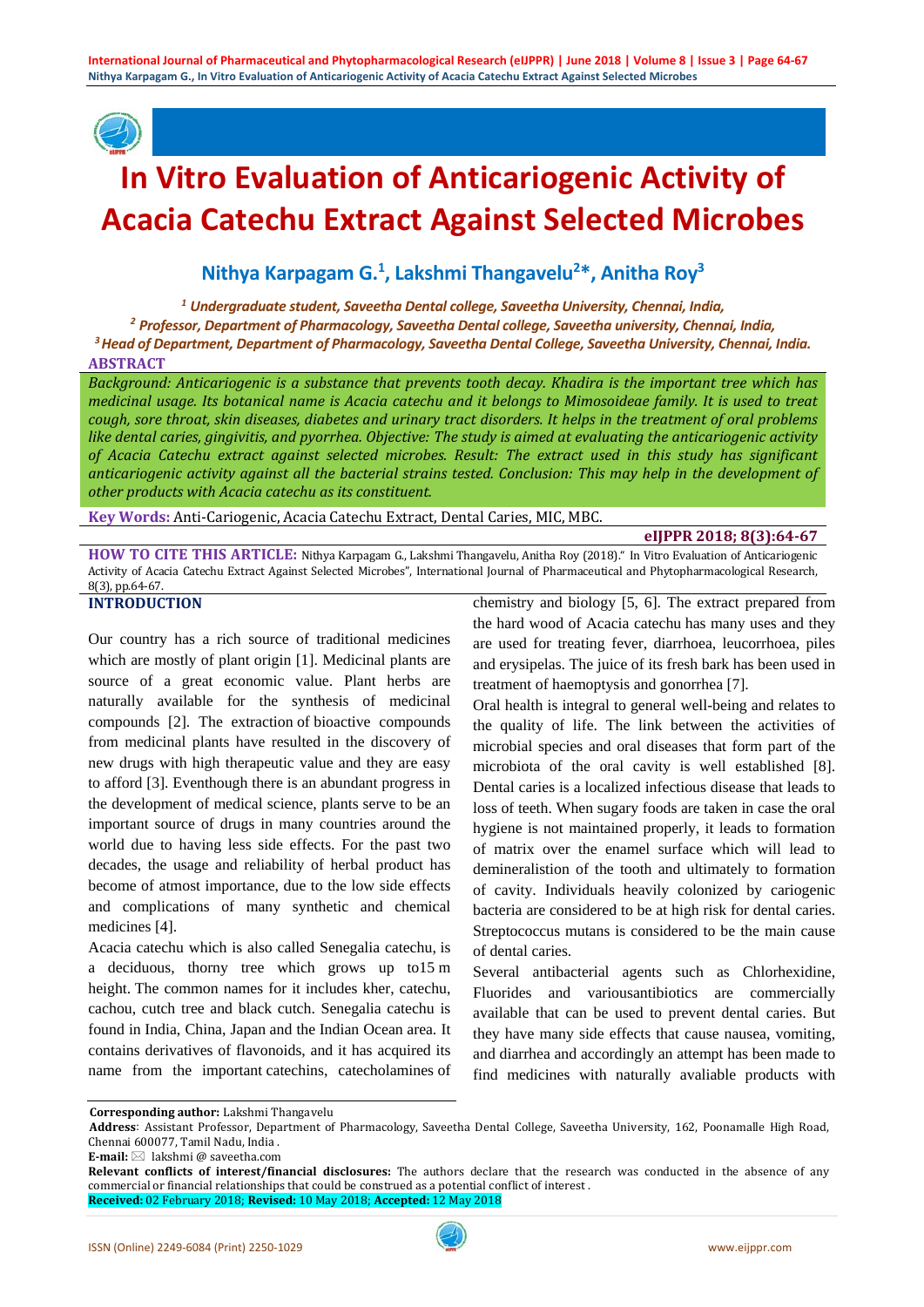**International Journal of Pharmaceutical and Phytopharmacological Research (eIJPPR) | June 2018 | Volume 8 | Issue 3 | Page 64-67 Nithya Karpagam G., In Vitro Evaluation of Anticariogenic Activity of Acacia Catechu Extract Against Selected Microbes**

minimal side effects. Natural products obtained from plants used in traditional medicine act as an alternative to synthetic chemicals. About 80% of individuals from developed countries use traditional medicine which have compounds derived from medicinal plants [9-11].

The present investigation was undertaken for the evaluation of Anticariogenic activity Acacia catechu against the causative agent of dental caries.

#### **MATERIALS AND METHODS**

The Acacia catechu extract was obtained from Hi-Media, Mumbai. Pure strains of Streptococcus salivarius (ATCC 25975), Streptococcus sanguinis (ATCC 10557), and Streptococcus mitis (ATCC9811) were obtained from Department of Microbiology, Saveetha Dental College & Hospitals, Chennai. Tryptic Soy Broth is used as a medium for culturing those organisms.

#### **Preparation of extract in different concentrations**

The extract of 200 mg was weighed aseptically into a sterile test tube and dissolved in 2 ml of the sterile Tryptic Soy Broth (TSB). From the stock solution various concentrations of extract were prepared, viz., 100 mg/ml, 50 mg/ml, 10 mg/ml, 5 mg/ml, 2.5 mg/ml, 1.24 mg/ml, 0.62 mg/ml, 0.31 mg/ml, 0.15 mg/ml and these concentrations were poured into the respective wells made in the micro plates. The tested organisms were allowed to grow in the Tryptic Soy Broth medium for 24 hours at 37°C and the concentrations were adjusted to Mac Farlands standard.

Acacia catechu extract's different concentrations were taken in 1 ml quantities in a U bottom micro culture plates. Without the plant extract, control well received plain Broth. Then, the plates were kept in sealed covers and incubated at 37°C for 24 hours and growth/no growth was detected. All the tests were done in triplicate to minimise the test error.

#### **Minimum inhibitory concentration (MIC)**

Macro Broth dilution method was used for determining the minimum inhibitory concentration of herbal extract against the tested organisms. A series of two-fold dilution of the plant extract (0.15 mg/ml to 100 mg/ml) was made into which 1 ml of standardised bacterial suspension containing the organisms in Tryptic Soy Broth (TSB) as specified by NCCLS. The control well received plain Broth without herbal extract. The plates were incubated at 37°C for 24 hours and observed for visible growth. The extracts were coloured so MIC could not be read directly by visual methods. Hence, subcultures from all the wells were made and growth/no growth is detected. Then the Minimum Bactericidal Concentration (MBC) was obtained.

## **Minimum Bactericidal Concentration (MBC)**

The minimum bactericidal concentrations(MBC) were determined by selecting wells that showed no growth. The least concentration, at which no growth was observed, was noted as the MBC of the extract for that particular organism.

## **RESULTS**

The minimum inhibitory concentration [MIC] was determined for the extract which is given in Table 1. From MIC, minimum bactericidal concentration [MBC] was also determined which is given in Table 2.

| Table 1. Minimum inhibitory concentration of the |         |  |
|--------------------------------------------------|---------|--|
|                                                  | extract |  |

| Organisms                             |    | Concentration of Extract mg |           |  |  |                                                                     |   |  |
|---------------------------------------|----|-----------------------------|-----------|--|--|---------------------------------------------------------------------|---|--|
|                                       |    |                             | 10.       |  |  | $\begin{bmatrix} 5 & 2.5 & 1.24 & 0.62 & 0.31 & 0.15 \end{bmatrix}$ |   |  |
| S.salivarius   NG   NG   NG   NG   NG |    |                             |           |  |  |                                                                     |   |  |
| S.sanguis                             |    | $NG$ $NG$ $NG$ $NG$ $G$     |           |  |  |                                                                     |   |  |
| S mitis                               | NG |                             | $NG$ $NG$ |  |  |                                                                     | G |  |

| Table 2. Minimum bactericidal concentration of the |  |
|----------------------------------------------------|--|
| extract                                            |  |

| Organisms    | Concentration of Extract mg |             |  |  |
|--------------|-----------------------------|-------------|--|--|
|              | $MIC$ mg/ml                 | $MBC$ mg/ml |  |  |
| S.salivarius | 2.5                         | 2.5         |  |  |
| S.sanguinis  |                             |             |  |  |
| S.mitis      |                             |             |  |  |

From Table 1, it is clear that the extract at different concentrations exhibited significant anticariogenic activity against all the bacterial strains tested. No Growth indicates high effectiveness of the extract whereas presence of growth indicates less effectiveness of the extract. The extract is very effective against Streptococcus salivarius at a minimum concentration itself comparing its activity on Streptococcus sanguinis and Streptococcus mitis. From Table 2, the MIC and MBC of the extract for Streptococcus salivarius, Streptococcus sanguinis and Streptococcus mitis were found to be 2.5mg/ml, 5mg/ml and 10mg/ml, respectively. The extract has a very higher effect on Streptoccus salivarius, Streptococcus sanguinis and shows minimal effect on Streptococcus mitis.

Thus, the result of our present study shows that the Acacia catechu extract used has significant anticariogenic activity.

## **DISCUSSION**

Oral cavity is a complex ecosystem which contains higly divergent acid tolerant and acid-producing microbiota [12]. It is a habitat for temporary and permanent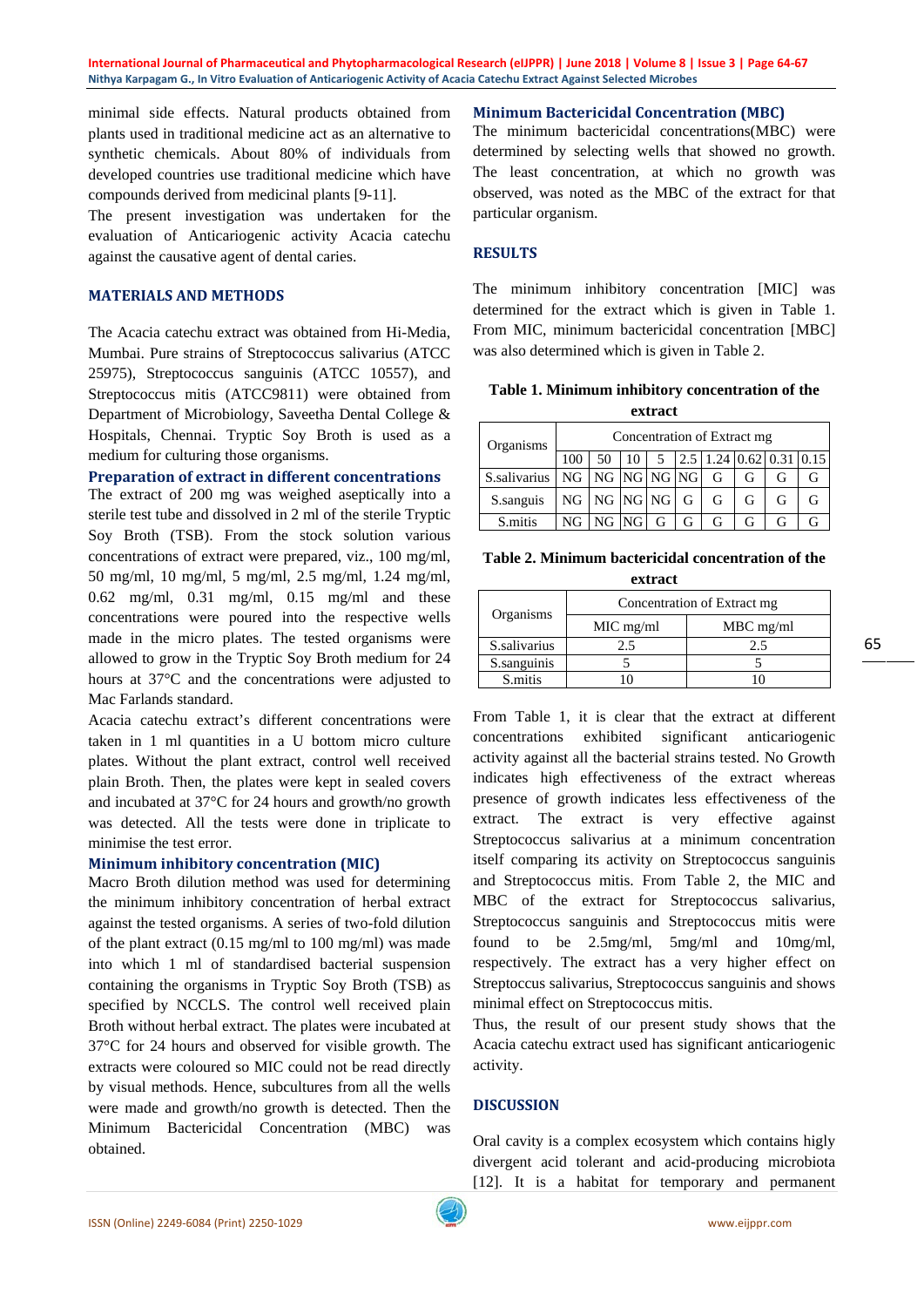**International Journal of Pharmaceutical and Phytopharmacological Research (eIJPPR) | June 2018 | Volume 8 | Issue 3 | Page 64-67 Nithya Karpagam G., In Vitro Evaluation of Anticariogenic Activity of Acacia Catechu Extract Against Selected Microbes**

microorganisms [13]. One of the major infectious diseases of the oral cavity throughout the world is dental caries and they are found preferentially at protected and stagnant surfaces, which are at the greatest threat of disease [14-16]. Some of the microorganisms used in our study play a main role in the development of the dental caries. The occurrence of dental caries in developing countries like India is increasing day by day [13, 17]. Dental plaque is the biofilm that adheres on the surfaces of teeth and consisting of bacterial cells (mainly S.mutans and S.sanguis), salivary polymers and bacterial extracellular products. If brushing is not proper or care should not be taken, the plaque can turn into tartar i.e., hardened form of plaque and lead to gingivitis or periodontal disease [12, 18].

Dental plaque plays a major role in the pathogenesis of the dental caries. Current researches are showing that the properties of bacteria which are associated with a surface in a biofilm that can be markedly different than those of the same cells growing in liquid broth [12]. Treatment becomes a critical management and patients frequently seek out complementary and alternative strategies [19]. A good level of dental treatment is required to cope up this situation which may be costly and cannot be affordable by everyone. The prevention should be done alone at the doorstep level using herbal remedy, but through the solution of choice which is economically feasible [13]. Many plants are used in prevention of dental caries [13, 20]. Although, many efforts have been taken to control dental caries, natural products have been used in folk medicine for several purposes during the past years. And also there were no practical set up for the issue so far.

Natural products can also be a possible source for new potential microbial agent to which pathogenic organisms are not resistant. Current researches indicate that the polyphenols, being secondary metabolites, are present in rich amount in various plants [14, 21-23]. The bark of the Acacia catechu commonly known as Khair, is used in traditional medicine and possesses an antimicrobial property [13].

The present study was done to evaluate the anticariogenic activity of Acacia catechu extract against selected microbes. The extract used at different concentrations showed varying degrees of anticariogenic activity on the microorganisms tested. Further studies are necessary to isolate the secondary metabolites and reveal the active compounds contained in the refined extract in order to test specific anticariogenic activity.

## **CONCLUSION**

Popular observations on the use and efficacy of medicinal plants significantly contribute to the disclosure of their

therapeutic properties, so that they are frequently prescribed, even if their chemical constituents are not always completely known. This in vitro study demonstrated that traditional medicine can be effective as modern medicine in inhibiting the pathogenic organisms. The anticariogenic activity of Acacia catechu extract against oral pathogens may be attributed to the various phytochemical constituents present in the refined extract. Such evaluation on natural products to cure diseases may create an alternative source of promising medicines. The result of our present study shows the extract used have significant anticariogenic activity on the cariogenic agents tested.

## **REFERENCES**

- [1] Gupta SS. Prospects and perspectives of natural plants products in medicine. Indian J Pharmacol 1994; 26:1-12.
- [2] Mirghani, M.E.S., Liyana, Y. and Parveen, J. Bioactivity analysis of lemongrass (Cymbopogan citratus) essential oil. International Food Research Journal 2012, 19(2): 569-575
- [3] G. Nithya karpagam, Gayathri. R, Vishnu priya. V,Bioactivity of analysis of lemongrassoil, Research Journal pf Pharmacy and Technology, 2016, 9(7), 903-906.
- [4] Malhotra R, Grover V, Kapoor A and Saxena D (2011). Comparison of the effectiveness of acommercially available herbal mouth rinse with chlorhexidine gluconate at the clinical and patient level. Journal of Indian Society of Periodontology, 15(4):349-52
- [5] Ujwala, T. K.; Tomy, Shawn; Celine, Sandra; Chander, J. Sam Johnson Udaya (2015). & quot; A Systematic Review of Some Potential Anti-Diabetic Herbs Used in India Characterized by Its Hypoglycemic Activity& quot; International Journal of Pharmaceutical Sciences and Research. 6 (12): 4940–4957.
- [6] Frawley,D,Ranade,S.(2001). Ayurveda, Nature' sMedicine. Lotus.p. 322. ISBN 9780914955955. Retrieved 2014-10- 04.
- [7] Kirtikar KR, Basu BD. Acacia (Tourn.) Linn. In: Blatter E, Caius JF, and Mhaskar K, editors. Indian Medicinal Plants. 2nd ed. Dehradun: International Book Distributors, Book Sellers and Publishers; 1935.919-35.
- [8] Jenkinson HF and Lamont RJ (2005). Oral microbial communities in sickness and in health. Trends in Microbiology, 13(12): 589-95.